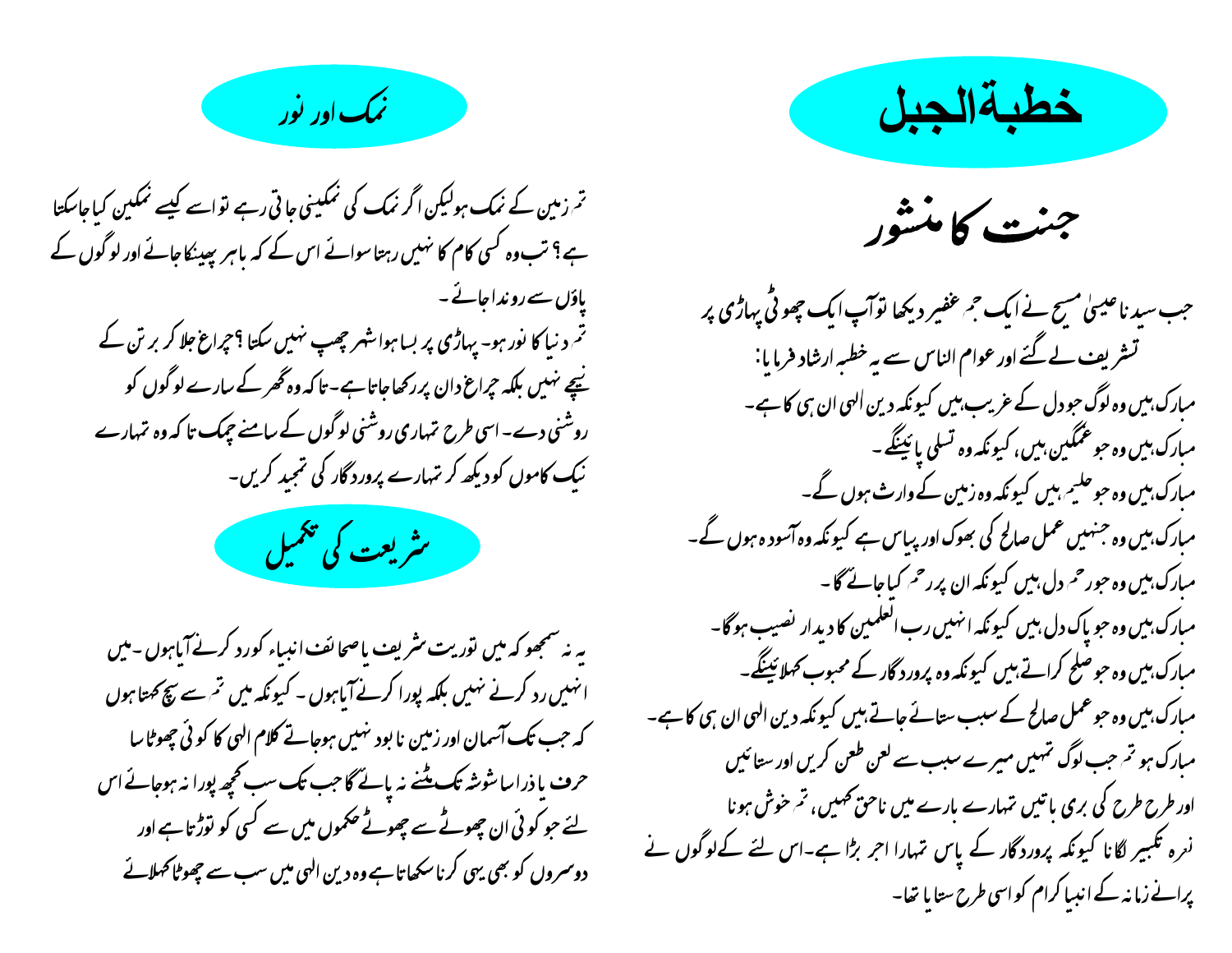

تم سن چکے ہو کہ کہا گیا تھا کہ تم زنا نہ کرنا۔لیکن میں تم سے کھتاہوں کہ حوکوئی کسی عورت پر بری نظر ڈالتا ہے وہ اپنے دل میں پہلے ہی اس کے ساتھ زنا کر چکا ہے ۔اس لئے اگر تہاری دائیں آنکھ تہارے گناہ کا باعث بنتی ہے لواسے لکال کرپھینک دو کیوں کہ تہارے لئے یہی مفید ہے کہ تہارے اعضامیں سے ایک عصوجاتارہے یہ نسبت اس کے تمہاراسارا بدن جہنم میں ڈال دیاجائے۔اور اگر تہاری دایاں باتھ تم سے گناہ کراتاہے لواسے کامے کر پھینک دو، تہارے لئے یہی بہترہے کہ تہارے اعضامیں سے ایک عصوجاتارہے یہ نسبت اس کے کہ تہاراسارا بدن جسم میں ڈال دیاجائے۔



تم یہ بھی سن چکے ہو کہ پچھلے لوگوں سے کہا گیا تھا کہ جھوٹی قسم مذکھانا اور اگر پرورد گار کی قسمیں کھاؤ توا نہیں پورا کرنا۔لیکن میں تم سے کھتا ہوں کہ قسم ہر گزمت کھانا، نہ توآسمان کی کیونکہ وہ پرورد گار کا تخت ہے۔ نہ زمین کی کیونکہ وہ ان کے باؤں کی حیو کی ہے نہ پروشلیم کی کیونکہ وہ بررگان دین کا شہر ہے۔ نہ اپنے سر کی قسم کھانا کیونکہ <sup>ت</sup>م اپنےایک بال کو بھی سفید یاسیاہ گالیکن حوان پر عمل کرتاہے اور دوسمروں کو بھی ان حکموں کی تعلیم دیتا ہے دین الہی میں اس کار تیہ بڑاہوگا۔ کیونکہ میں تم سے کھتاہوں کہ جب تک تہاری زند گی سٹرع کےعالموں اور علماء کرام سے بہتر نہ ہو گی <sup>تم</sup>ر دین الهی میں داخل نہ ہوسکو گے۔



تم سن چکے ہو کہ پچھلے لوگوں سے کہا گیا تھا کہ حون نہ کرنااور حوحون کرے گاوہ عدالت کی طرف سے سمزا پائے گا۔لیکن میں تم سے کھتا ہوں کہ حو کوئی اپنے بھائی پر ناحق عصہ کرتاہے وہ بھی عدالت کی طرف سے سمرٰاکامشحق ہو گا۔ حو کوئی اپنے ہعا ئی کو گالی دیتا ہے وہ عدالت عالیہ میں حواب دہ ہو گا اور حواسے احمق کھے گا وہ جس<sup>ن</sup>ہ کی آگ کاسمزاوار ہوگا۔ چنانچہ اگر قر بالگاہ پر نذر حچڑھاتے وقت تہیں باد آئے کہ تہارے سائی کو <sup>ت</sup>م سے کوئی شکایت ہے تو <sup>ت</sup>م اپنی نذر وہیں قر با لگاہ کے سامنے چھوڑ دواور جا کر پہلے اپنے سائی سے صلح کرلو پھرا کراپنی نذر حچڑھاؤ۔ اگر کوئی شخص تم پر دعویٰ کرکے تہیں عدالت میں لے جارہا ہو توراستے ہی میں جلدی سے اس سے صلح کرلو ور نہ وہ تہیں منصف کے سامنے لاکھڑا کر لگا اور منصف تہیں سیاہی کے حوالہ کردے گا اور وہ تہیں لے جا کر قبید خانہ میں ڈال دے گا۔میں تم سے چچ کھتا ہوں کہ <sup>ت</sup>م اپنے حرما نہ کاایک ایک پیسہ ادا کرنے تک وباں سے لکل نہ یاؤ گے۔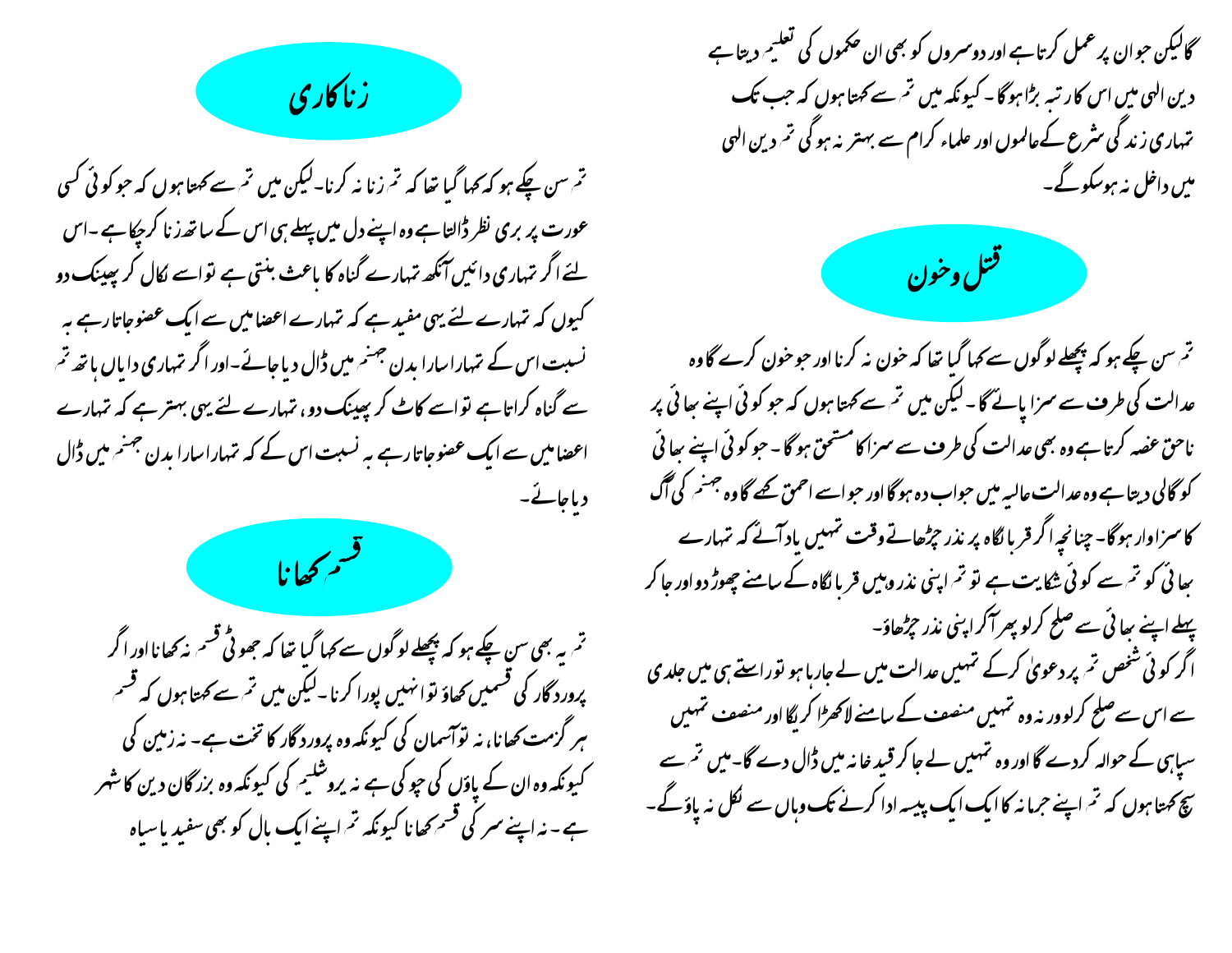د شمنوں سے محبت

تم نے سناہے کہ کہا گیا تھا کہ اپنے پڑوسی سے محبت رکھواور دشمن سے عداوت لیکن میں تم سے کھتا ہوں کہ اپنے دشمنوں سے محبت رکھواور حبو تہیں ستاتے ہیں ان کے لئے دعامففرت کرو- تاکہ <sup>تم</sup> اپنے پرورد گار کے محبوب بن سکو حبوا پنے سورج کومومن اور کافر دو نوں پر چمکا تا ہے اور اس ہی طرح بارش کی بوندیں بھی کافر اور مومن دولوں کے گھر برساتاہے۔اگر <sup>تم</sup> صرف ان ہی سے محبت رکھتے ہوجو تم سے محبت رکھتے ہیں نو تم کیا احر یاؤگے ؟ کیامنافق بھی ایسا نہیں کرتے ؟اور اگر تم صرف اپنے ہی ہیا ئیوں کو سلام کرتے ہو نو دوسروں سے کیار مادہ کرتے ہو؟ کیامنافق بھی یہی نہیں کرتے؟ پس <sup>تر</sup> کامل بنوجیسا کہ تہارا پرورد گار کامل ہے۔



حب <sup>تم</sup> دعا کرو تومنافقوں کی ما نند مت بنوجیسا کہ وہ مازاروں کےموڑوں پر *کھڑے* ہو کر دعا کرنا پسند کرتے ہیں تا کہ لوگ انہیں دیکھیں۔میں تم سے سچ کہتا ہوں کہ حواجر انہیں ملناچاہیے تھامل جکا۔ بلکہ حب تم دعا کرو تواپنی کوٹھری میں جاؤاور دروازہ بند کرکے اپنے پرورد گار سے حو نظر سے پوشیدہ بیں دعا کرو۔ تب تہارا پرورد گار حو تہیں پوشید گی میں دیکھتا ہے تہہیں احرعطا فرمائیگا۔



المستخلات المستخلصة یہ بھی کہا گیا تھا کہ حبو کوئی اپنی بیوی کو چھوڑے اسے لازم ہے کہ وہ ایک طلاق نامہ لکھ کراس کے حوالے کردے۔لیکن میں تم سے کھتاہوں کہ حوکوئی اپنی بیوی کواس کی بد کاری کے باعث نہیں بلکہ کسی اور وصہ سے طلاق دیتا ہے وہ اسے زنا کار بنانے کا سبب بنتا ہے اور حبو کو ئی اس طلاق یافتہ عور ت سے شادی کرتاہے ر ناکاری کامر تکب ہوتاہے۔

السلام لينا المستخلص

تم نے سناہے کہ کہا گیا تھا: 'تکھ کے مدلے آنکھ اور دانت کے مدلے دانت۔لیکن میں تم سے کھتاہوں کہ سٹریر کامقابلہ ہی مت کرنا۔اگر کوئی تہارے دائیں گال پرطمانچہ مارے نو دوسراگال بھی اس کی طرف پھیر دو۔اور اگر کو ئی تم پر دعویٰ کرکے تہارا کرتا ہتھیالپنا چاہے تواپنا حپوعہ بھی اس کے حوالے کردو-اگر کوئی تہیں بیگارمیں ایک میل لے جا ناچاہے تو اس کے ساتھ دومیل چلے حاؤ-جو تم سے محمجھ ہانگے اسے صرور دو-جو تم سے قرص لیناچاہے اس سے منہ نہ موڑو۔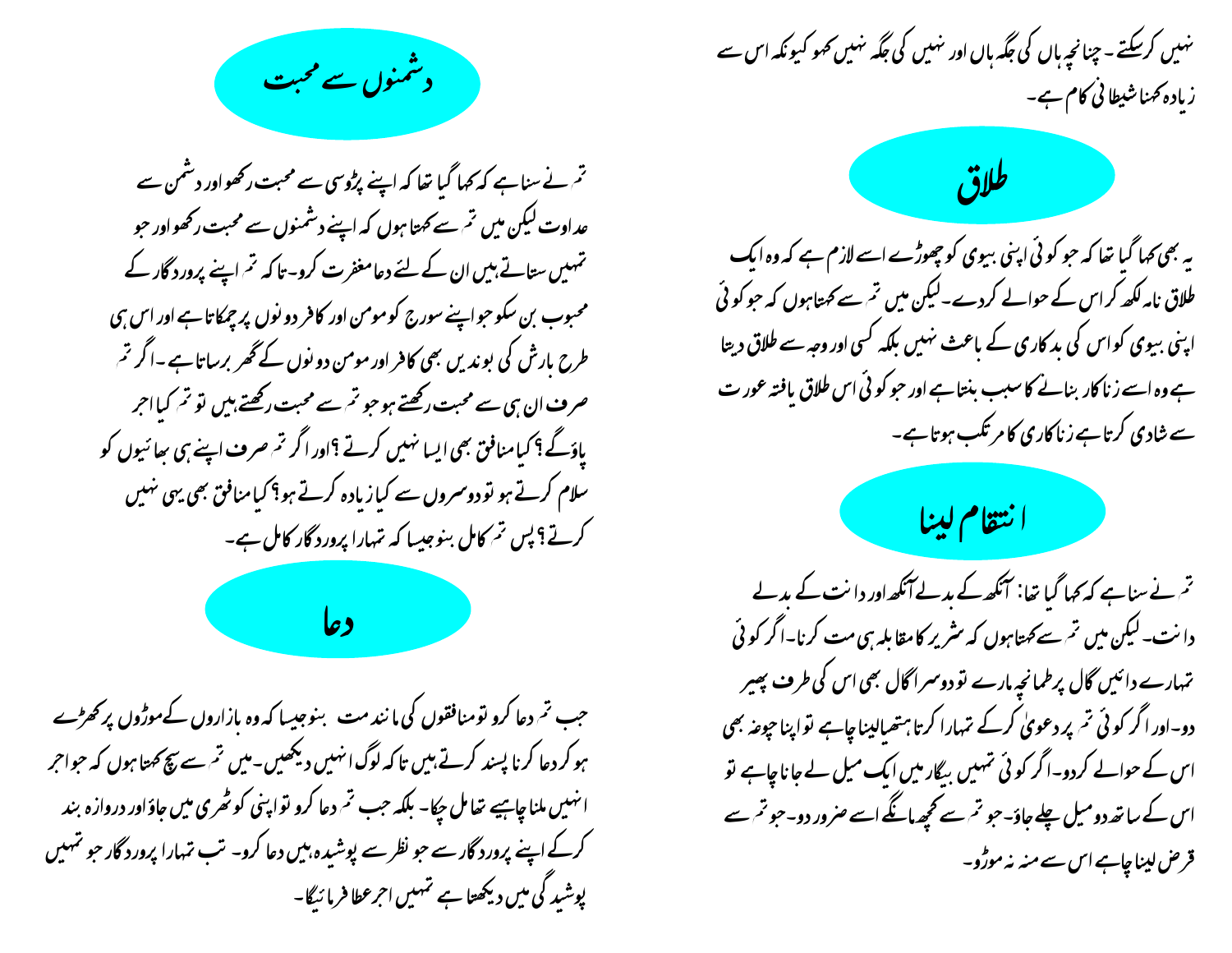فسيمرات وزكواة فللمستخير

خسر دار اپنے مذہبی فرائض محض لوگوں کو دکھانے کے لئے ادا نہ کرو کیونکہ تہارے پرورد گار تہیں اجر نہ دیں گے۔ چنانچه حب تم خیبرات وز کواة اور صدقات دو لواپنے آگے ڈھنڈورا نہ پٹواجیسا کہ منافقین کیا کرتے ہیں تاکہ لوگ ان کی تعریف کریں-میں تم سے سچ کھتا ہوں کہ حواحرانہیں ملنا چاہیے تعاوہ انہیں مل جکا - بلکہ خیبرات کرتے وقت حو محچھ تم اپنے دائیں باتھ سے دواس کی بائیں باتھ کو خسر نہ ہونے پائے تاکہ تہاری خیرات پوشیدہ رہے۔ تب تہارا پرورد گار تہیں اس کااجرعطا فرمائینگے۔ روزه رکھنا<br>دوزہ رکھنا

حب <sup>تم</sup> روزه رکھو <sub>ل</sub>ومنافقو کی طرح اپنا چ<sub>م</sub>ره اداس مت بناؤ – وه اپنامنه لگاڑتے ہیں تا کہ لوگوں کومعلوم ہو کہ وہ روزے سے بیں۔میں <sup>تم</sup>ر سے سچ کھتا ہوں کہ حواحرا نہیں ملنا چاہئیے تھاوہ مل جکا۔ بلکہ حب <sup>تم</sup> روزہ رکھو لواپنامنہ دھواور سر میں تیل ڈالو۔ تا کہ لوگوں کو نہیں بلکہ تہارے پرورد گار کو حو نظر سے پوشیدہ ہے معلوم ہو کہ <sup>تم</sup> روزدار ہواور تہارا پرورد گار حو تہیں پوشید کی

میں دیکھتا ہے تہیں احرعطا فرمائیگا-

اور جب <sup>تت</sup>ہ دعا کرو نوعنیر قوموں کی *طرح محض د*یے رطائے جملے ہی نہ دہراتے رہا کرو۔وہ لوگ یہ سمجھتے ہیں کہ ان کے بہت بولنے کے باعث ان کی سنی حالئے گی۔انکی ما نند مت بنو کیونکہ تہارا پرورد گار تہارے مانگنے سے پہلے ہی تہاری صرور نوں سے واقف ہے چنانچہ تم اس طرح دعا کیا کرو: اے ہمارے پرورد گارآپ حواسمان پر ہیں آپ کا نام پاک ما نا جائے۔ کئپ کی بادشاہی آئے اور آپ کی مرصی جیسی آسمان پر پوری ہو تی ہے زمین پر بھی ہو۔ ہمارےروز کارزق ہمیں عطا فرمائیں -اور جیسے ہم نے اپنے قصورواروں کومعاف کیاہے آپ بھی ہمارے قصور معاف فرمادیجئے ۔ ہمیں آرمائش میں نہ پڑنے دیجئے۔ بکہ مثر سے بچائیے۔ (آمین) اگر <sup>تر</sup> لوگوں کے قصور معا**ت** کروگے <sub>ل</sub>و تہارے پرورد گار بھی تہیں معا**ت** کریں گے اور اگر <sup>تر</sup> لوگوں کے قصور معا**ت** نہ کروگے تو تہارے پرورد گار بھی تہارے قصور معاف نہ کریں گے۔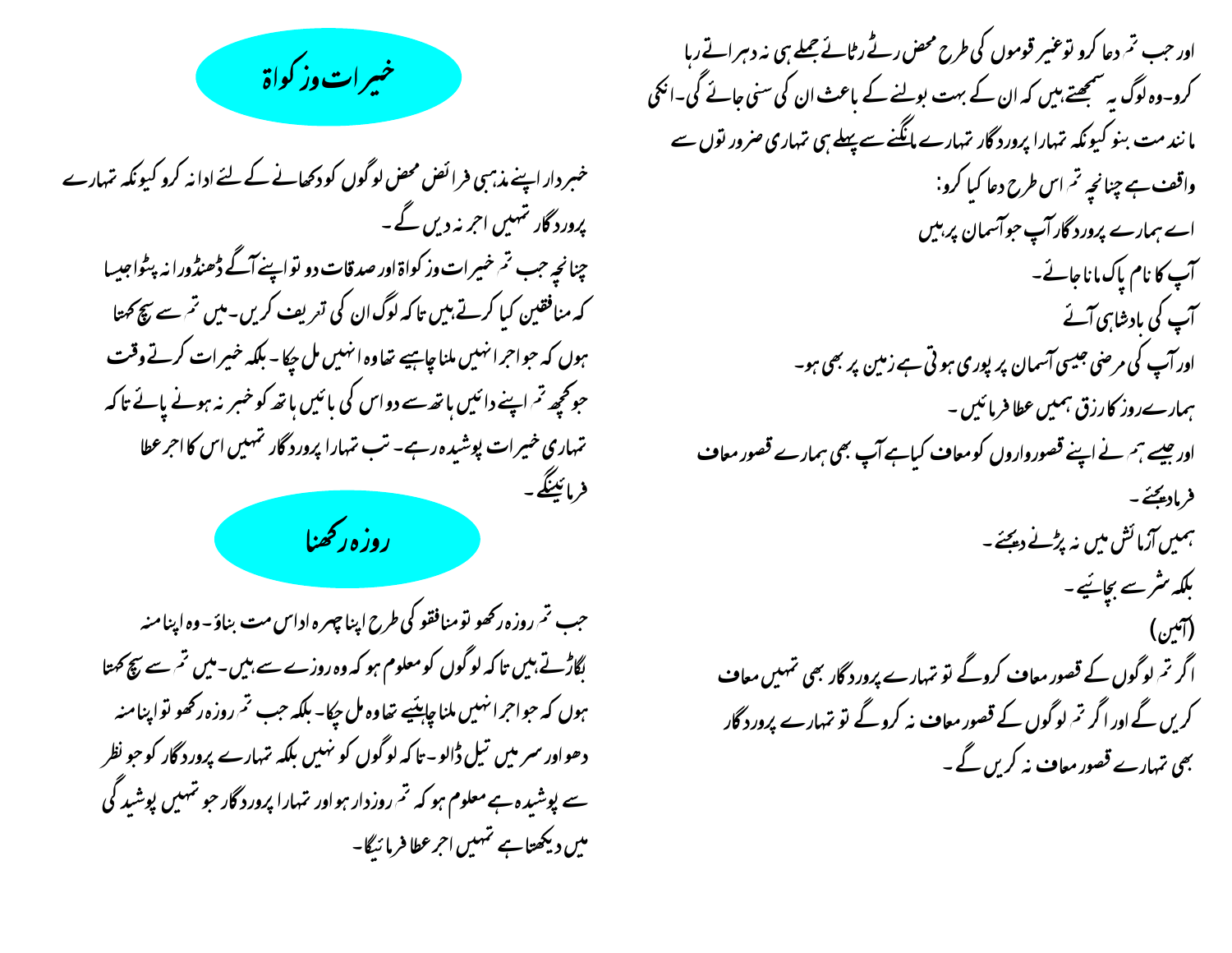

بدن کا حجراع ٰ آنکھ ہے۔ لہذاا گر تہاری آنکھ اچھی ہے تو تہاراسارا بدن پر نور ہوگا-اگر تہاری آنکھ خراب ہے تو تہاراسارا بدن تاریک رہے گا-اس لئے اگروہ روشنی حو تہارے اندر ہے تاریک ہو۔ تووہ کیسی بڑی تاریکی ہو گی؟



اپنے لئے زمین پر مال وزر جمع نہ کروجہاں کیپڑااور زنگ لگ جاتا ہے اور حپور نقب لگا کر حٍرالیتے ہیں۔ بلکہ اپنے لئے آسمان پر خزانہ جمع کروحہاں کیپڑااور زنگ نہیں لگتااور نہ حپور نقب لگا کر حراتے ہیں۔ کیونکہ حہاں تہارامال ہے وہیں تہارا دل بھی ہوگا۔

برورد گار اور دولت<br>پرورد گار اور دولت

میگ دروازه<br>منگ دروازه

کوئی آدمی دو مالکوں کی خدمت نہیں کرسکتا۔ یا تووہ ایک سے دشمنی رکھے گا اور دوسمرے سے محبت پاایک کا ہو کر رہے گا اور دوسرے کو حقیر جانے گا- <sup>تم</sup>ر پرورد گار اور دولت دو نوں کی <sub>خد</sub>مت <sup>نہی</sup>ں کرسکتے۔

تنگ دروازہ سے داخل ہو، کیونکہ وہ دروازہ حوحپوڑااور راستہ کشادہ ہے حبو ہلاکت کی طرف جاتا ہے اور اس سے داخل ہونےوالے بہت،میں۔ کیونکہ وہ دروازہ تنگ اور وہ راستہ سکڑاہے حبوحیات کی طرف لے جاتاہے اور اس کے یانے والے تھوڑے بیں۔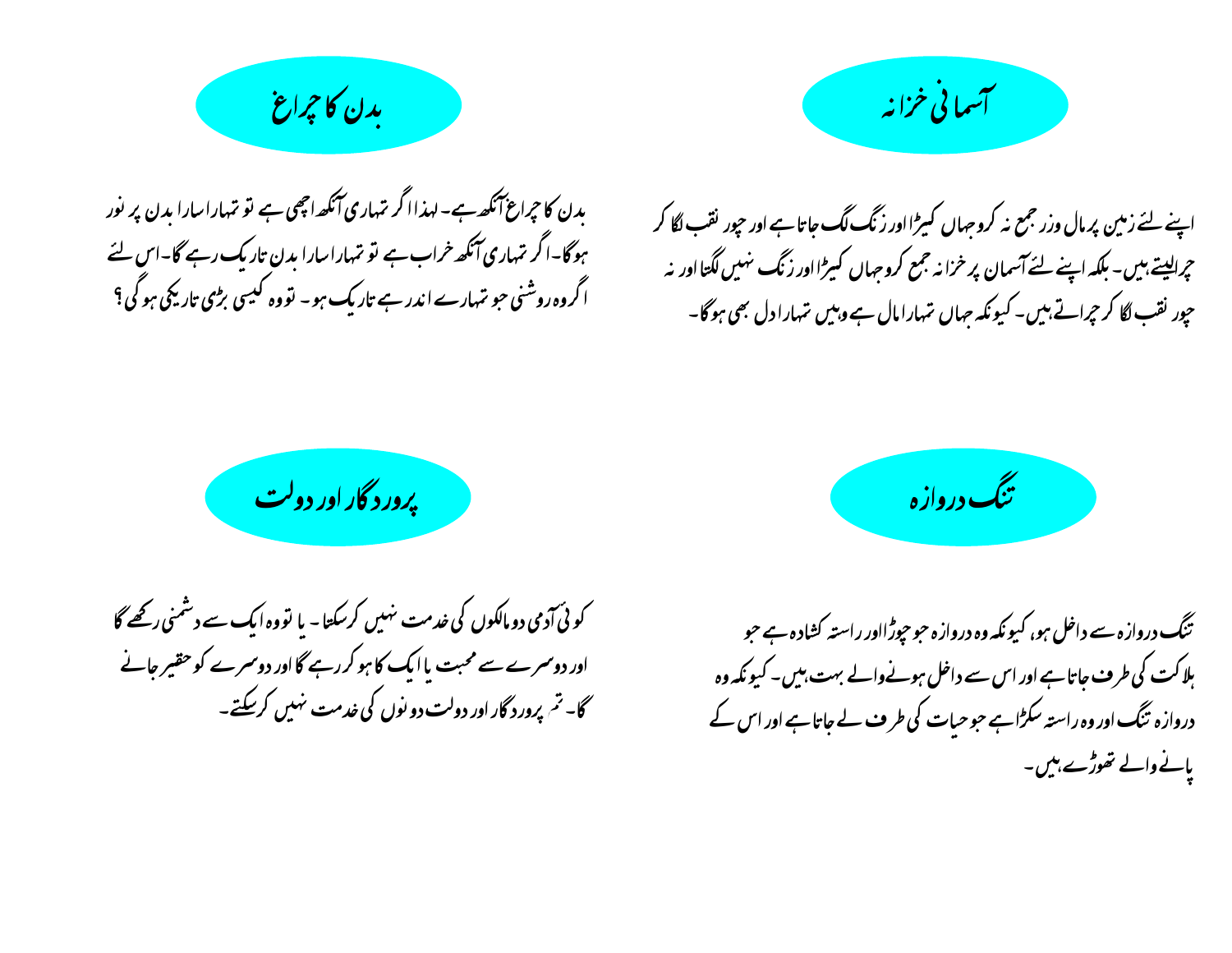حيب جوئى

عیب حو ئی نہ کرو تا کہ تہاری بھی عیب حو ئی نہ ہو کیونکہ حس طرح تم عیب حبو ئی کروگے اسی طرح تہاری بھی عیب حبو ئی کی جائے گی اور حس پیما نہ سے تم ناپتے ہواسی سے تہارے لیے بھی ناپاجائے گا- تم اپنے ہیا ئی کی آنکھ کا تئکا کیوں دیکھتے ہوجب کہ تہاری اپنی آنکھ میں شہتیر ہے جس کا تم خیال یک نہیں کرتے۔جب تہاری اپنی آنکھ میں شہتیر ہے لو تم کس منہ سے اپنے سائی سے کہہ سکتے ہو کہ لاؤ سائی میں تہاری آنکھ سے تنکا لکال دوں؟اے منافقوپیطےاپنی آنکھ کاشت یر تو لکال لو پھر اپنے سائی کی آنکھ سے تنکے کواچھی طرح دیکھ کر لکال سکوگے۔ پاک چیپزیں کتوں کومت دواور اپنے مو ٹی سورؤں کے آگے نہ ڈالو، تھمیں ایسا نہ ہو کہ وہ انہیں یاؤں سے روند کر پلٹیں اور تمہیں <sub>عا</sub>زڈا<sup>لیں۔</sup><br>مانگنا، ڈھونڈنا اور *کھٹک*تا نا ىياردالى<sub>س</sub>-

مائگو تو تہمیں دیاجائے گا۔ ڈھونڈو تو یاؤگے۔ تھٹکٹاؤ تو تہارے لئے دروازہ تھول دیا جالے گا۔ کیونکہ حو کوئی مانگتاہے اسے ملتاہے ،حوڈھونڈ تاہے پاتاہے اور حو کوئی کھمکٹا تاہے اس کے لئے دروازہ کھول دیاجا تاہے۔ تم میں ایسا کون ہے کہ اگراس کا بیٹارو ٹی مانگے تووہ اسے پتھر دے مااگر مجعلی مانگے تواسے سانپ دے؟اگر <sup>تم</sup> برے



یہی وجہ ہے کہ میں تم سے کھتا ہوں کہ یہ تواپنی عان کی فکر کرو کہ تم کیا کھاؤگے پا کیا پیو گے نہ اپنے مدن کی کہ کیا پہنوگے ؟ کیاجان حوراک سے اور بدن پوشاک سے بڑھ کر نہیں؟ہواکے پر ندوں کو دیکھوحو بوتے نہیں اور نہ ہی فصل کو کاٹ کرکھیتوں میں جمع کرتے ہیں ۔ پھر بھی تہارے پرورد گار ان کی پرورش کرتے ہیں ۔ کیا تہاری قدر ان سے زیادہ نہیں ؟ تم میں کون ہے حوفکر کرکے اپنی عمر میں ایک گھڑی بھی بڑھاسکے؟ پوشاک کے لئے کیوں فکر کرتے ہو؟جنگل میں سوسن کے پھولوں کو دیکھووہ کس طرح بڑھتے ہیں ۔ پھر بھی میں تم سے کھتا ہوں حصرت سلیمان بھی اپنی ساری شان وسٹوکت کے ماوحود ان میں سے کسی کی طرح ملبس نہ تھے۔جب پرورد گار میدان کی گھاس کو حو آج ہے اور کل تنور میں جھونکی عاتی ہے ایسی پوشاک عطا فرماتے ہیں توایک تحم اعتقادو؛ کیاوہ تہیں نہ پہنائینگے ؟اہذافکرمند ہو کر یہ نہ کہو کہ ہم کیاکھائیں گے پا کیا پئیں گے یا یہ کہ ہم کیا پہنیں گے؟ کیونکہ ان چیزوں کی تلاش میں عنیر قوموں کے افراد رہتے ہیں اور تہارا پرورد گار تو پہلے ہی سے جا نتاہے کہ تہیں ان سب چیزوں کی صرورت ہے۔لیکن پہلے تم دین الهی اور سچا ئی کی جستعو کرو تو یہ چیزیں بھی تہیں عطا کردی جائیں گی۔ پس کل کی کلر نہ کرو کیونکہ کل اپنی فکر حود ہی کرلے گا۔آج کے لئے آج ہی کا د کھ بہت ہے۔